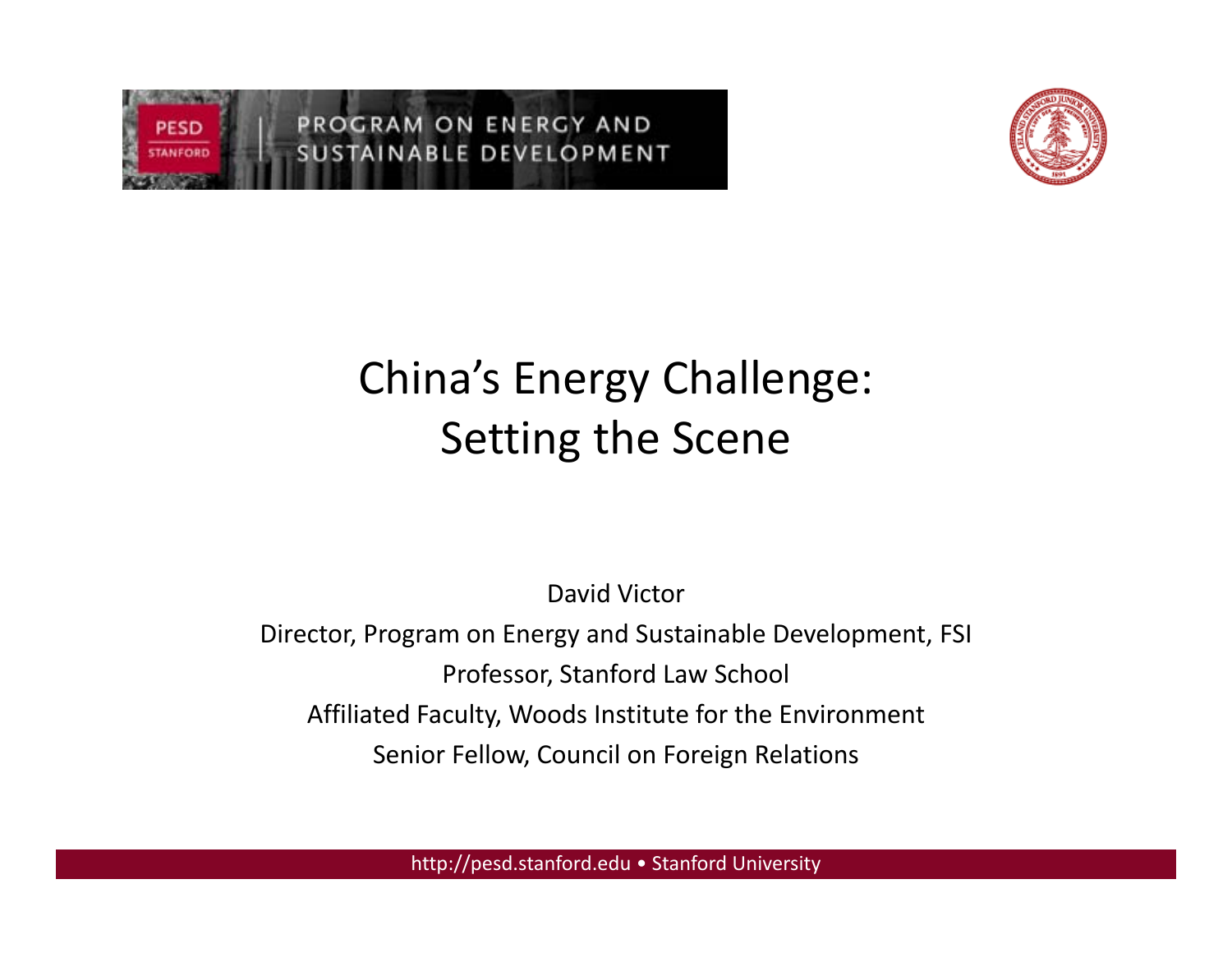#### China Dominates New Demand for Energy, Coal and Oil

**Increase in World Primary Energy Demand, Imports & Energy-Related CO<sub>2</sub> Emissions in the Reference Scenario, 2000-2006**

**PESD STANFORD** 

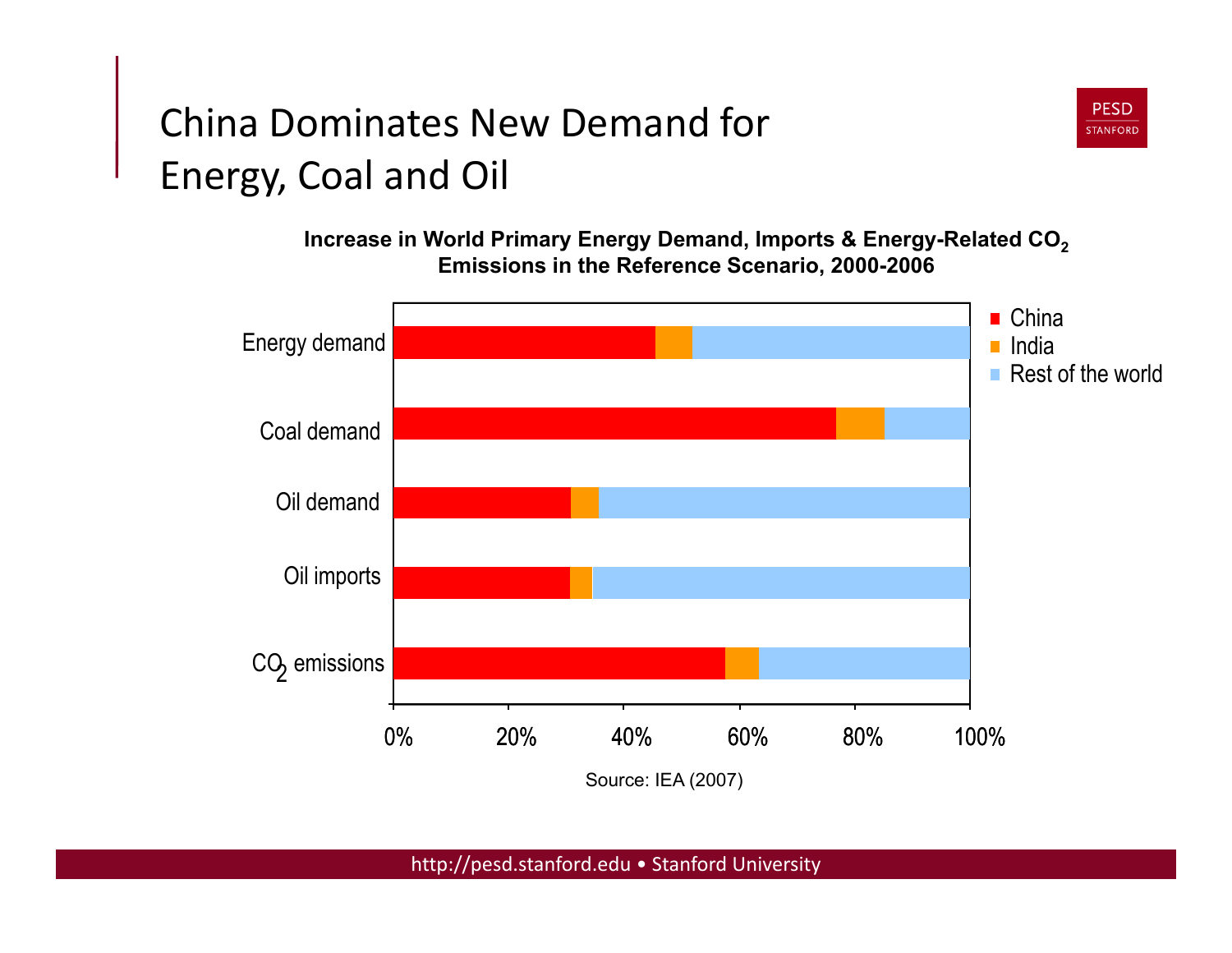## China's National Energy Profile



- Population: 1.3 billion (1.5 billion by 2020)
- 9% annual economic growth rate since 2000
- Urbanization reached 40.5% in 2007 from 17.9% in 1978 and will be 55% by 2020
- Car ownership growing 15% annually since 2000
- Forecasted 3.2 billion tons annual coal production by 2020
- 1000 GW increase in power generation capacity by 2020
- 60% of oil consumption will be imported by 2020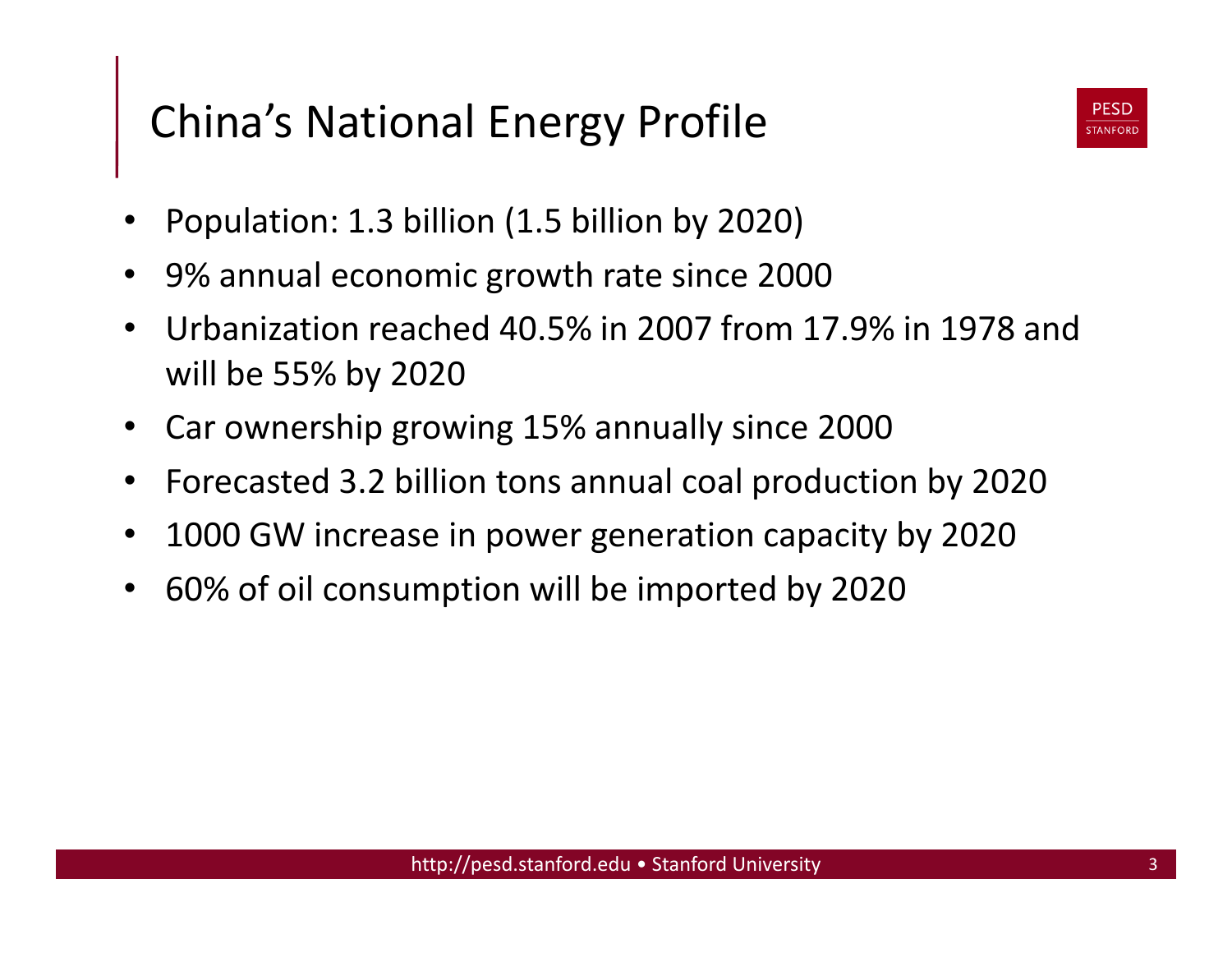## China's Increasing Share of World GDP





Developing Asia will account for more than half of the GDP growth between now and 2030, China alone for one-third Source: IEA, WEO 2006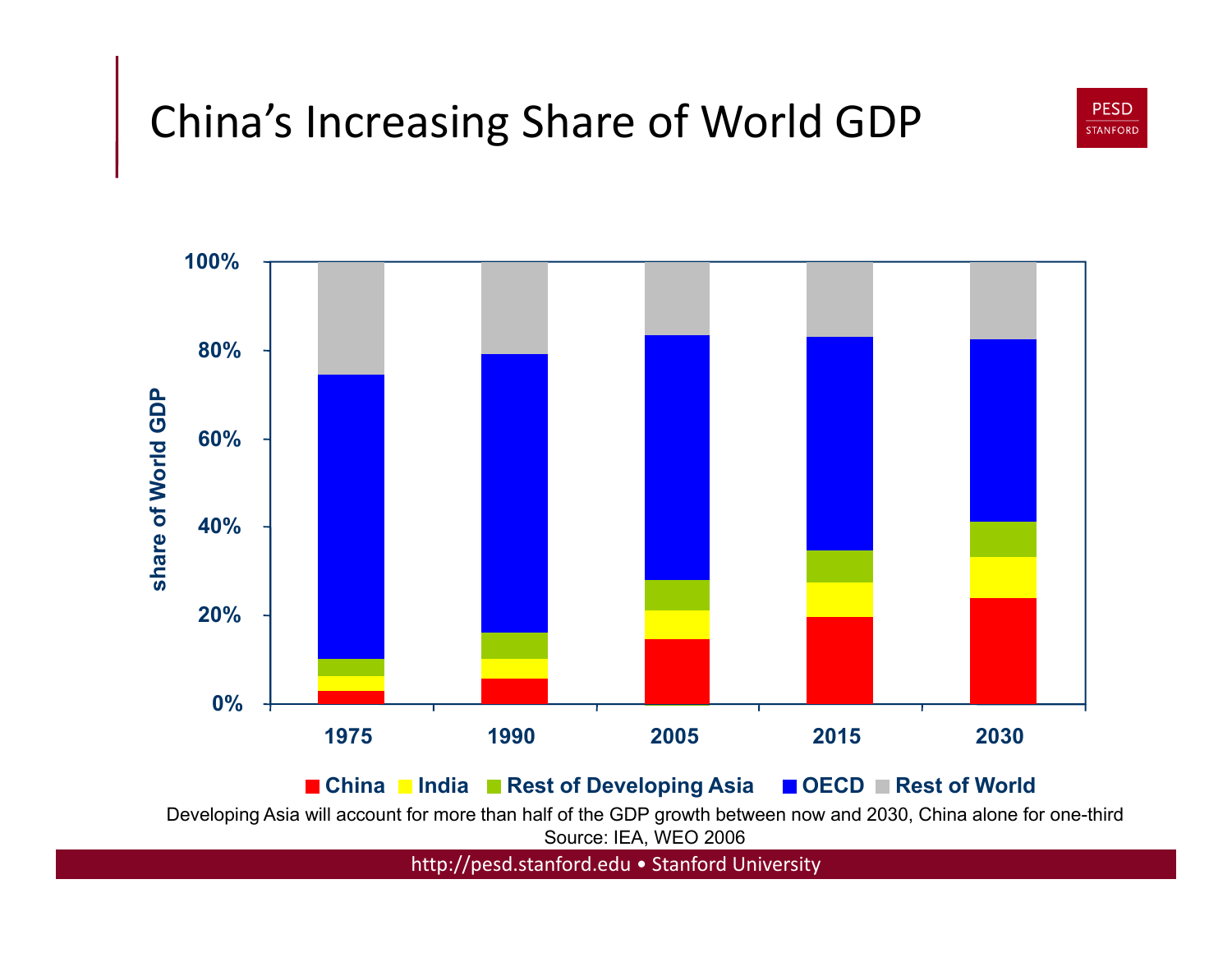## **Change in oil demand by region in the Reference Scenario, 2007-2030**

OECD North America OECD Europe OECD Pacific Other Asia Latin America E. Europe/Eurasia Africa China Middle East India "2 0 2 4 6 8 10 mb/d **World** 

**Energy Outlook** 2008

*All of the growth in oil demand comes from non"OECD, with China contributing 43%, the Middle East & India each about 20% & other emerging Asian economies most of the rest*

© OECD/IEA - 2008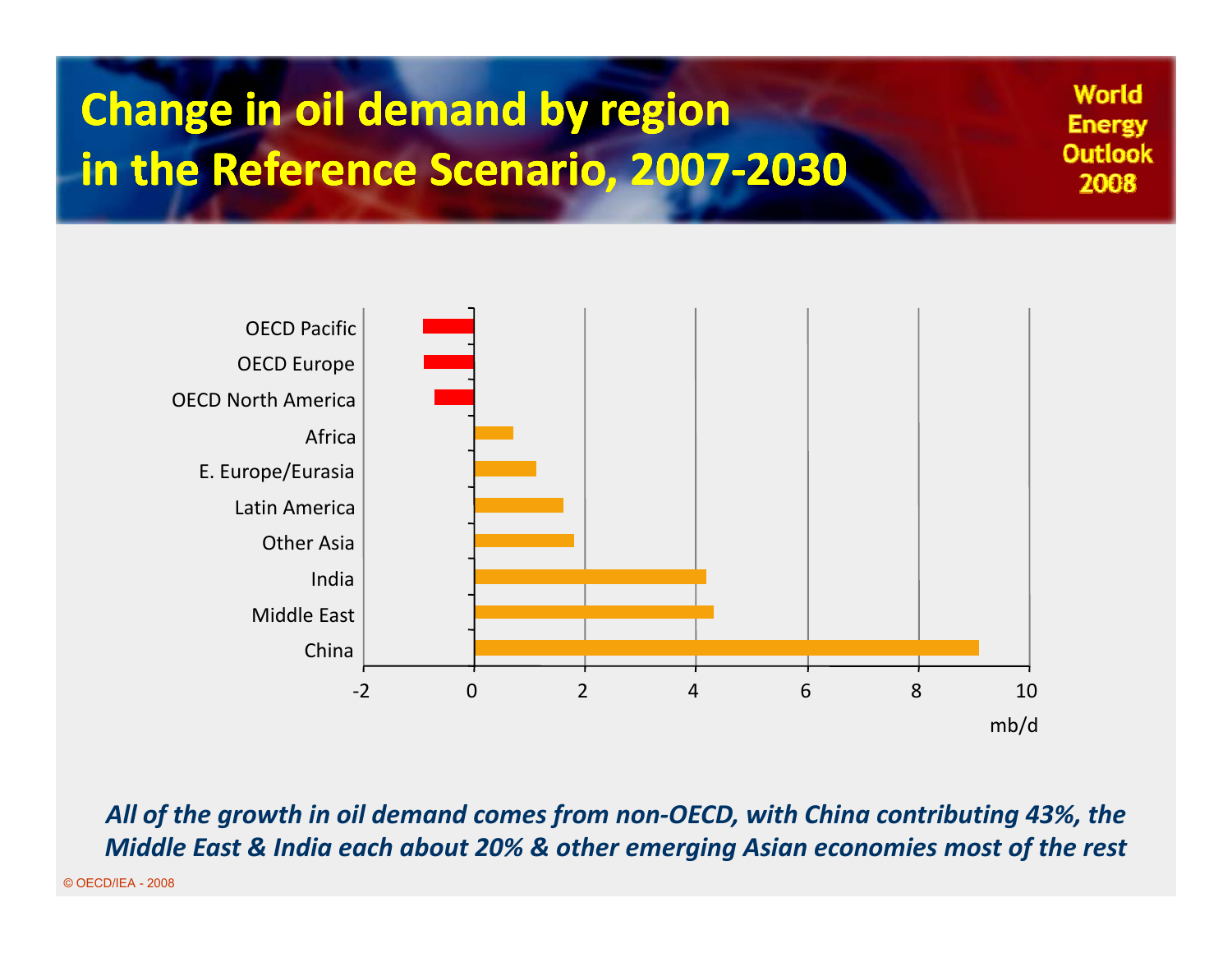## Industrial Users Drive China's Booming Energy Demand



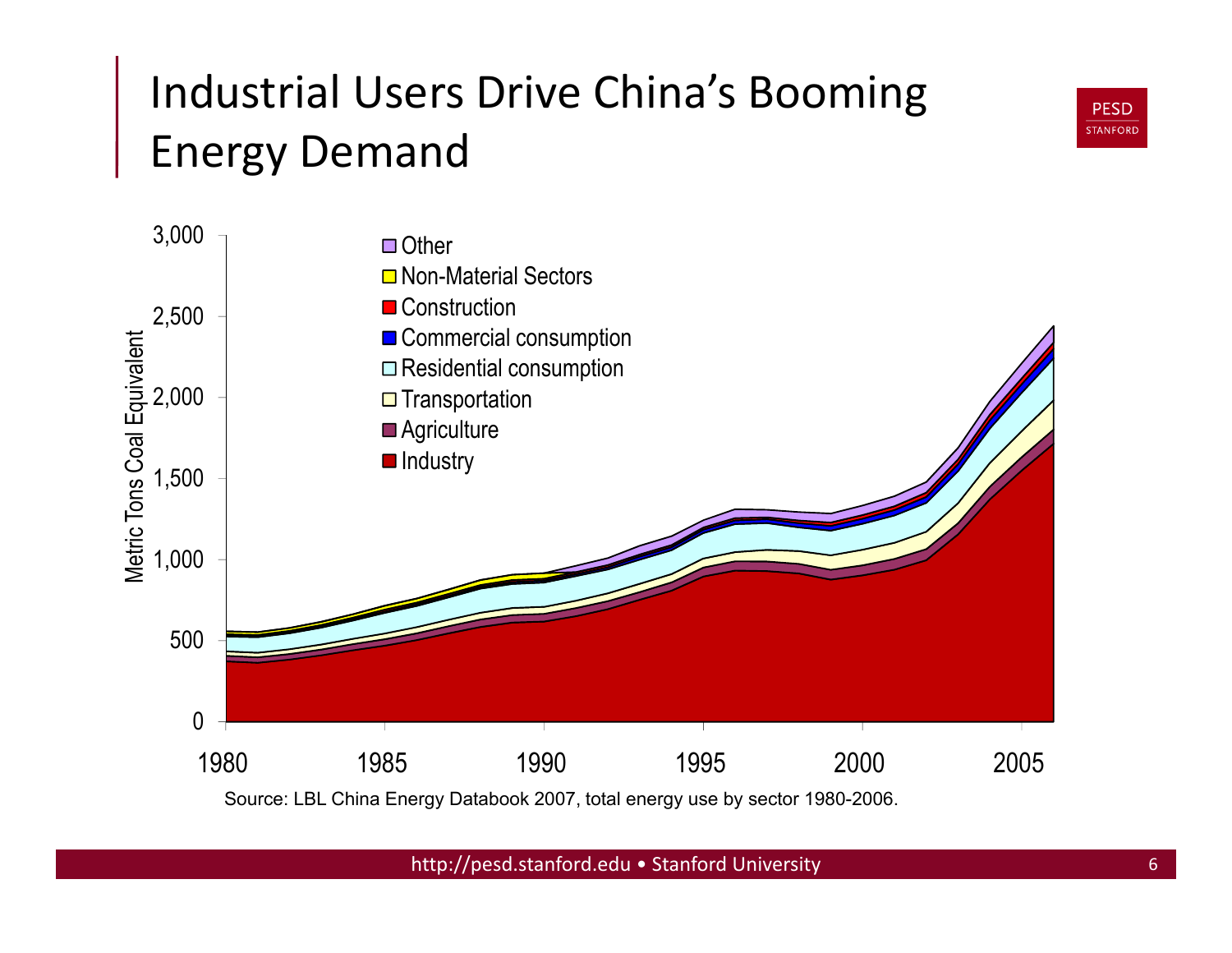## China's Primary Energy Demand





Source: IEA WEO2007 Reference Scenario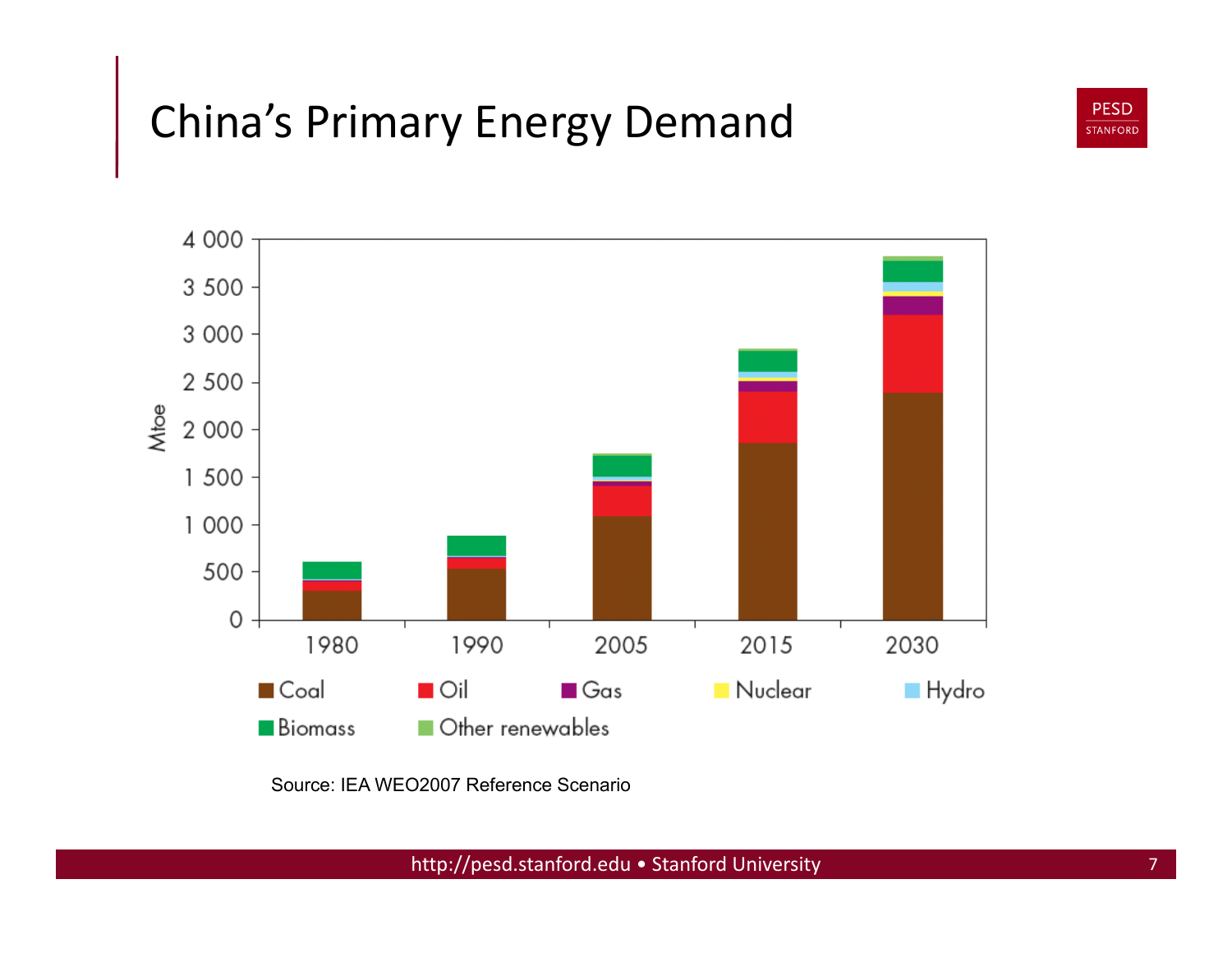#### Global Recession Brings Unprecedented Declines In the Growth of Chinese Power Generation



**PESD STANFORD**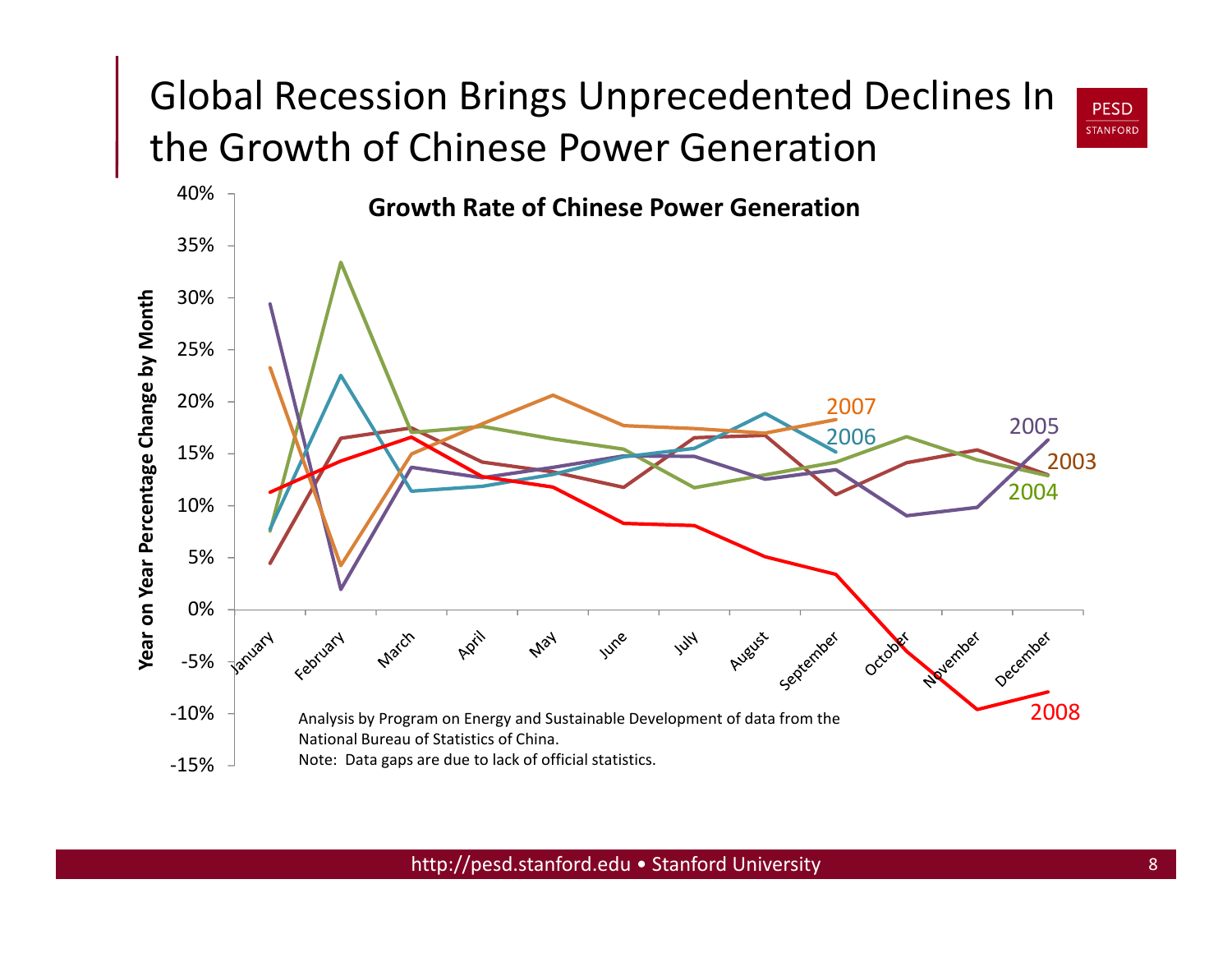

Source: 2007 data from China National Bureau of Statistics, 2008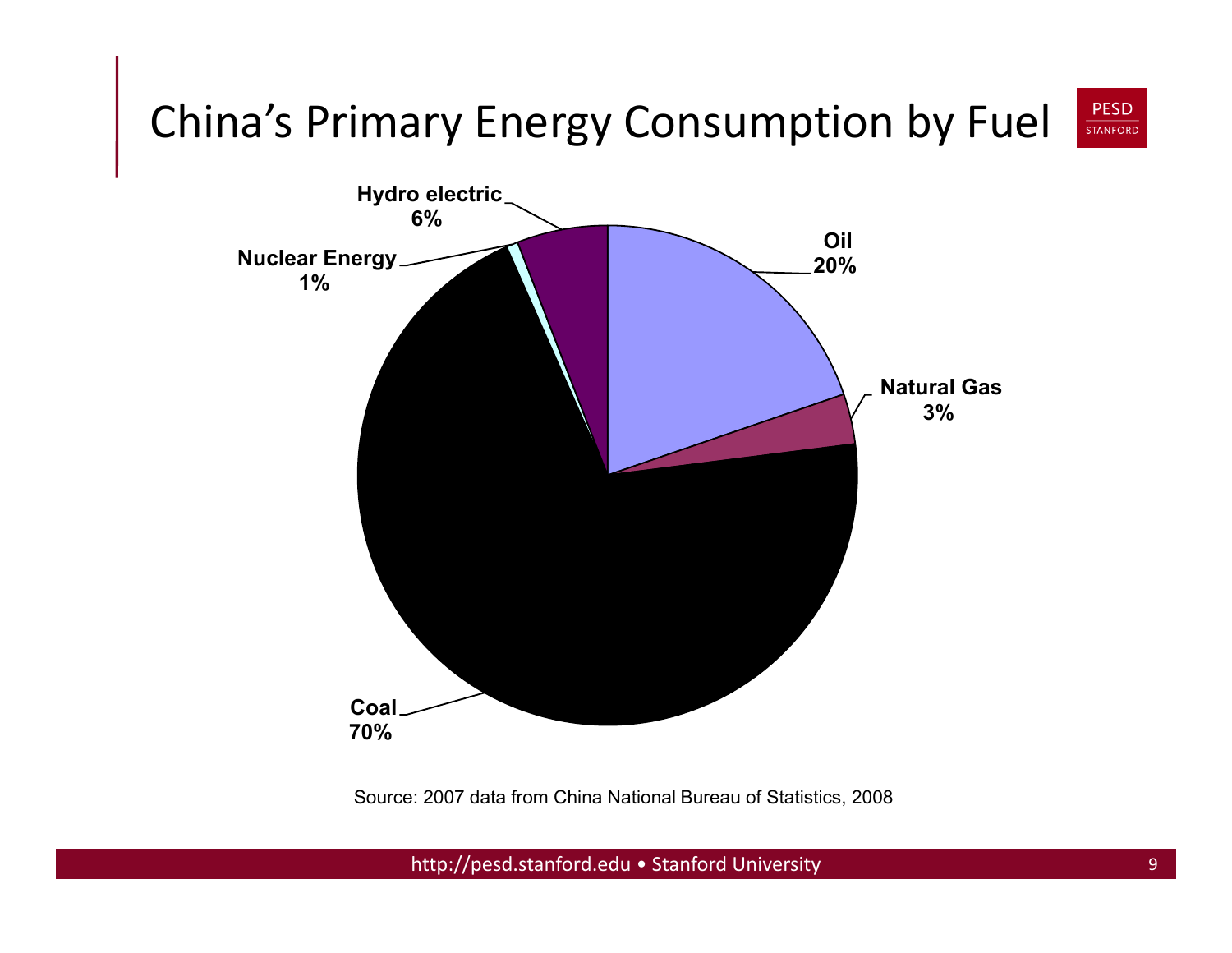## Coal is the Dominant Source of Electricity in China



Source: 2008 data from China Energy Council, 2009

http://pesd.stanford.edu • Stanford University 10

**PESD STANFORD**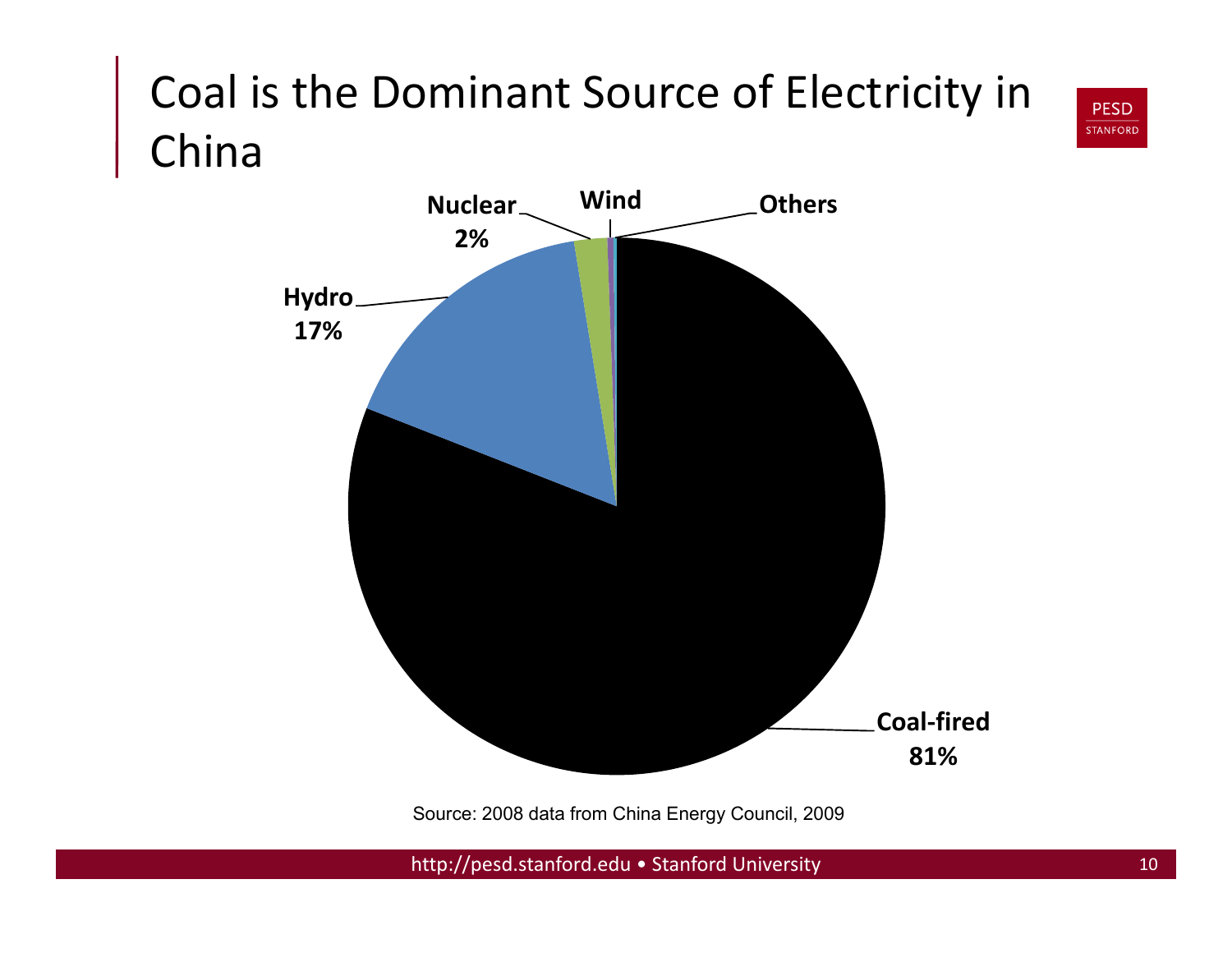## Capital cost of building a Coal-fired power plant in China vs. U. S.





Source: PESD's interview with experts, not for citation.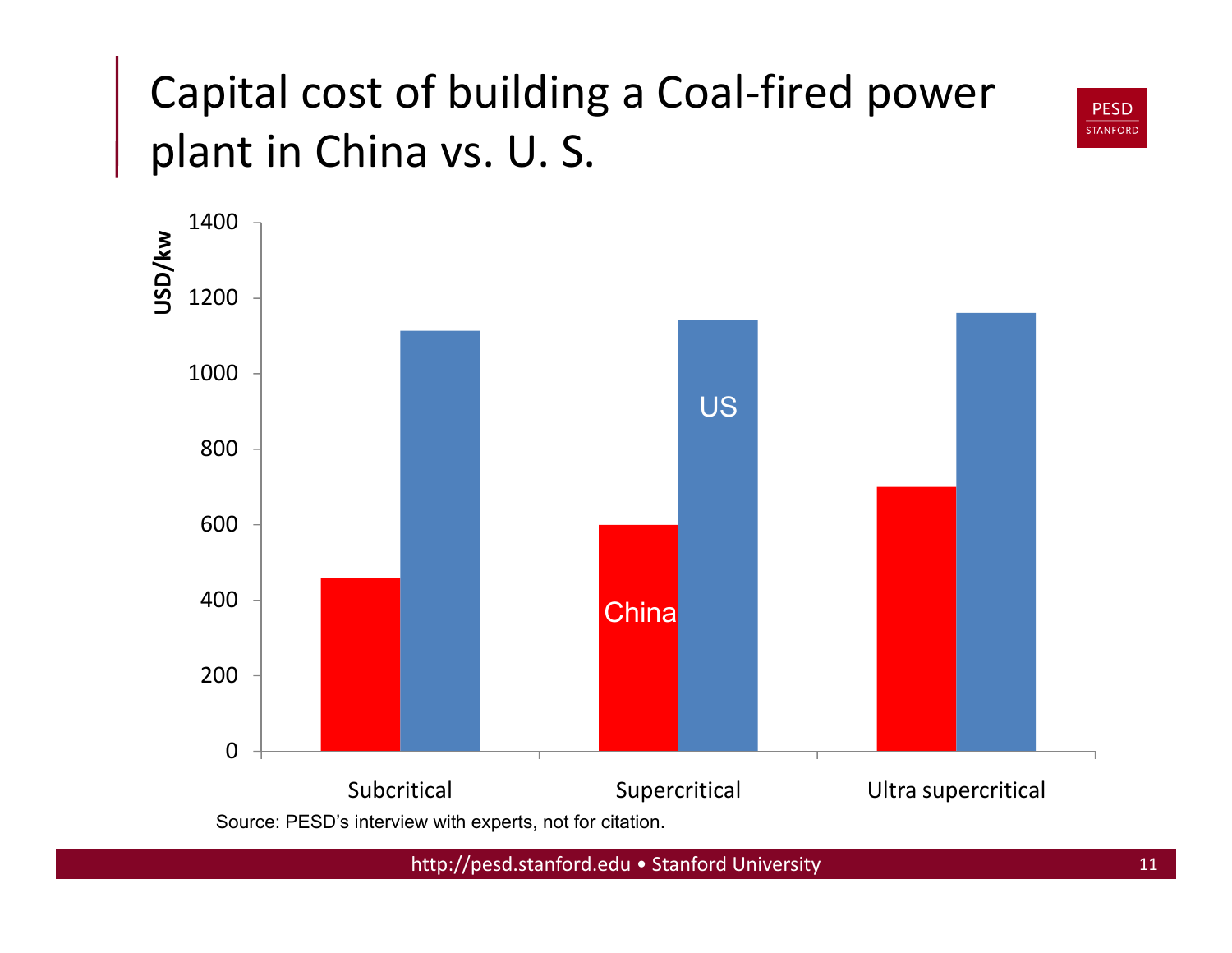## Cheap Coal: Average Power Generating Cost of Different Energy Sources in China





Source: China Wind Net, 2008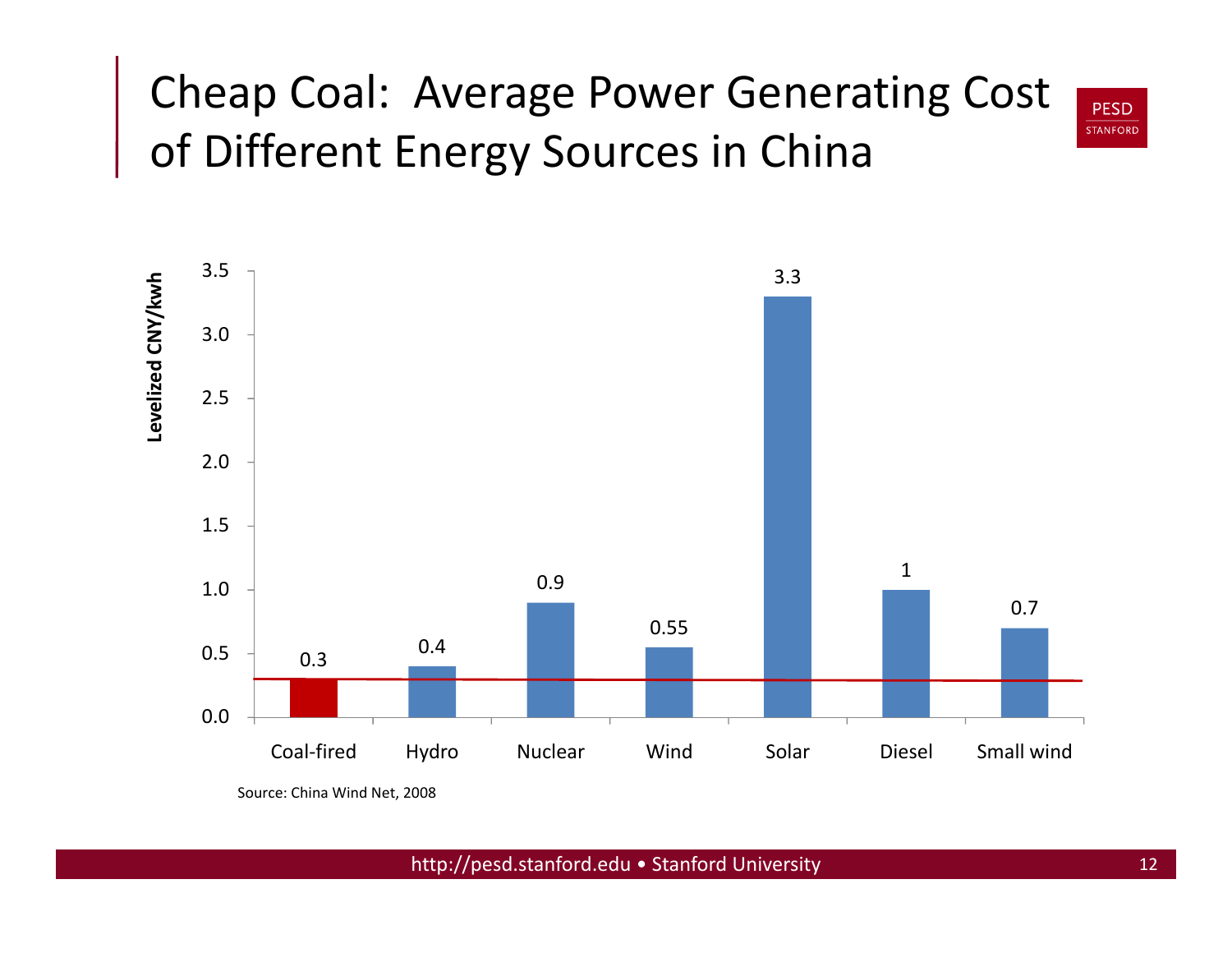#### Cheap Coal Compare to Other Energy Source **STANFORD** in Guangdong Province of China



Source: China Security Journal, 2008, with 2011 Estimate. The capital cost is not included.

http://pesd.stanford.edu • Stanford University 13

**PESD**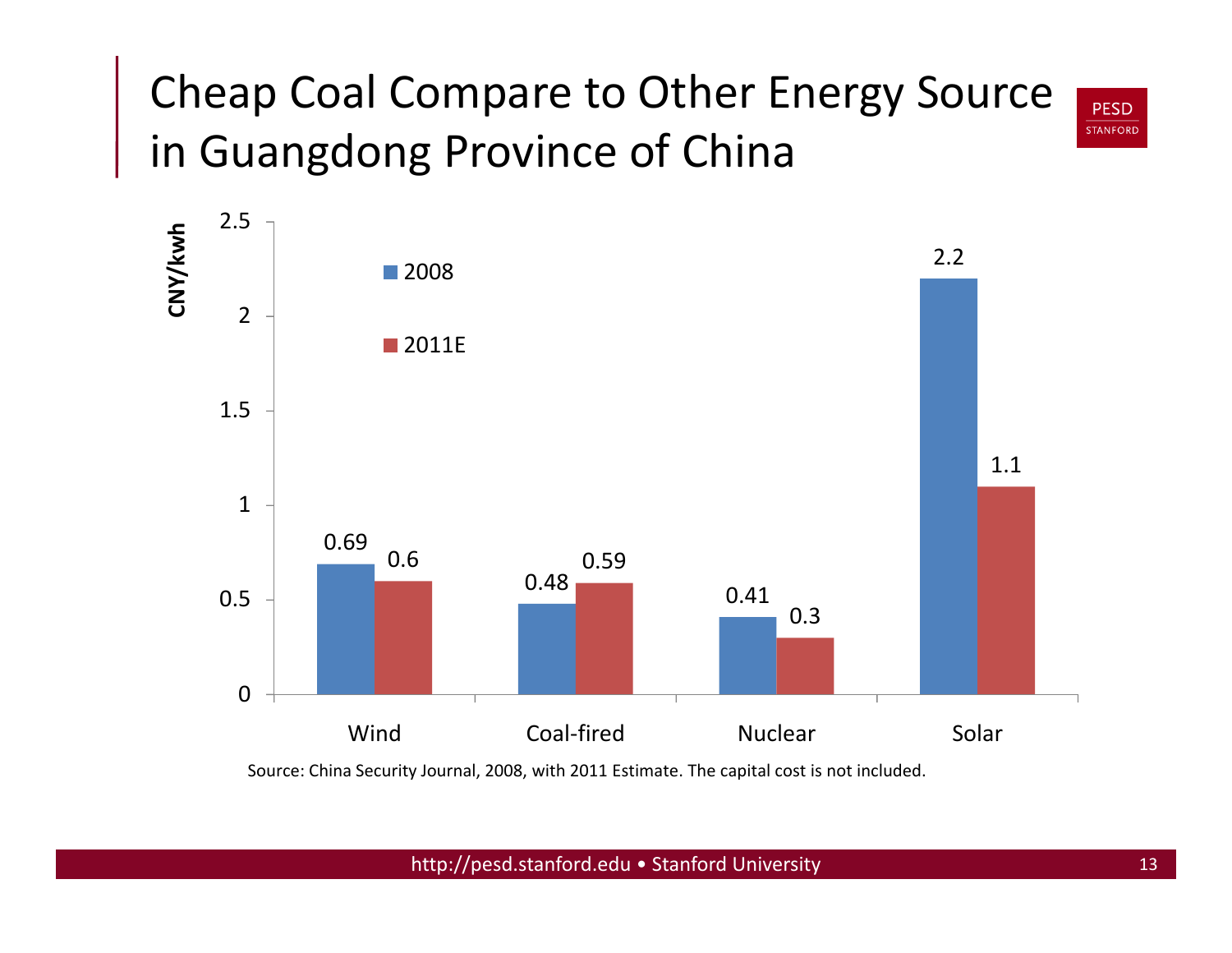

Source: 1967-2006 data from LBL China Energy Databook 2008 v.7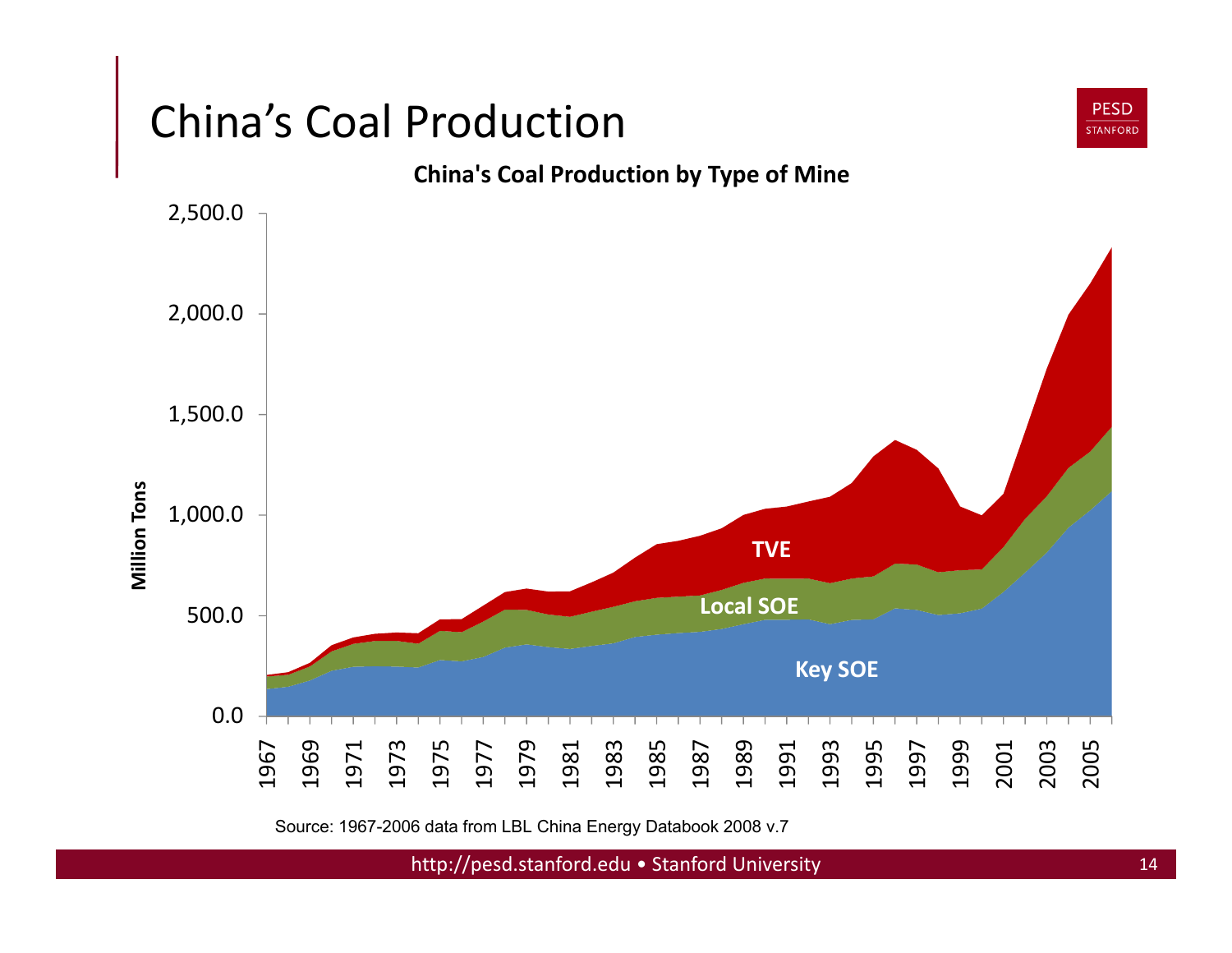## Main Coal Production Regions of China



本图上的中国国界线范围按照中国地图出版社1989年出版的1:400万《中华人民共和国地形图》绘制

Source: Ministry of Land Resources of China

http://pesd.stanford.edu • Stanford University 15

**PESD STANFORD**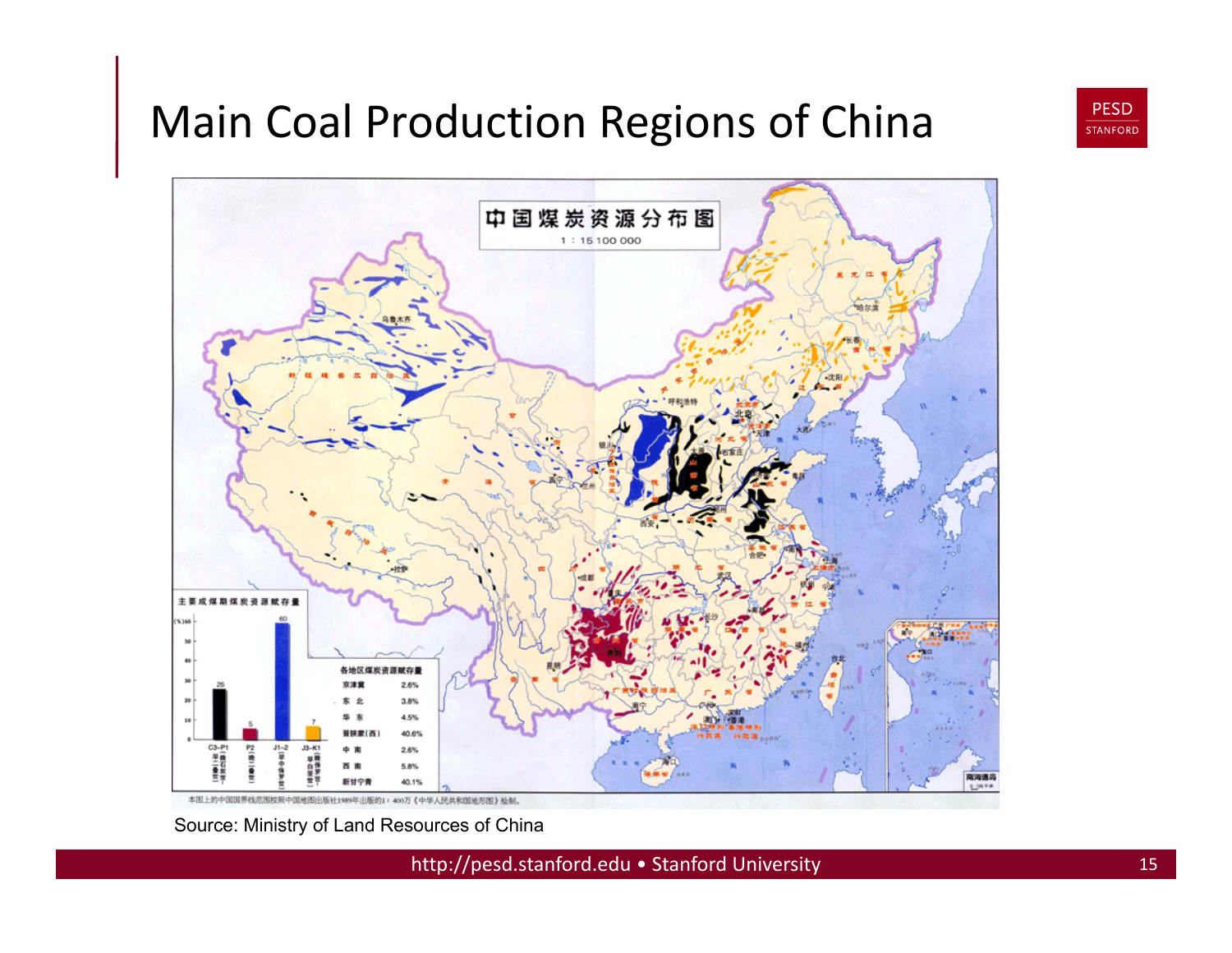### Coal Flow in 2000 of China





Source: IEA Clean Coal Centre, Coal Supply of Challenges of China, 2007.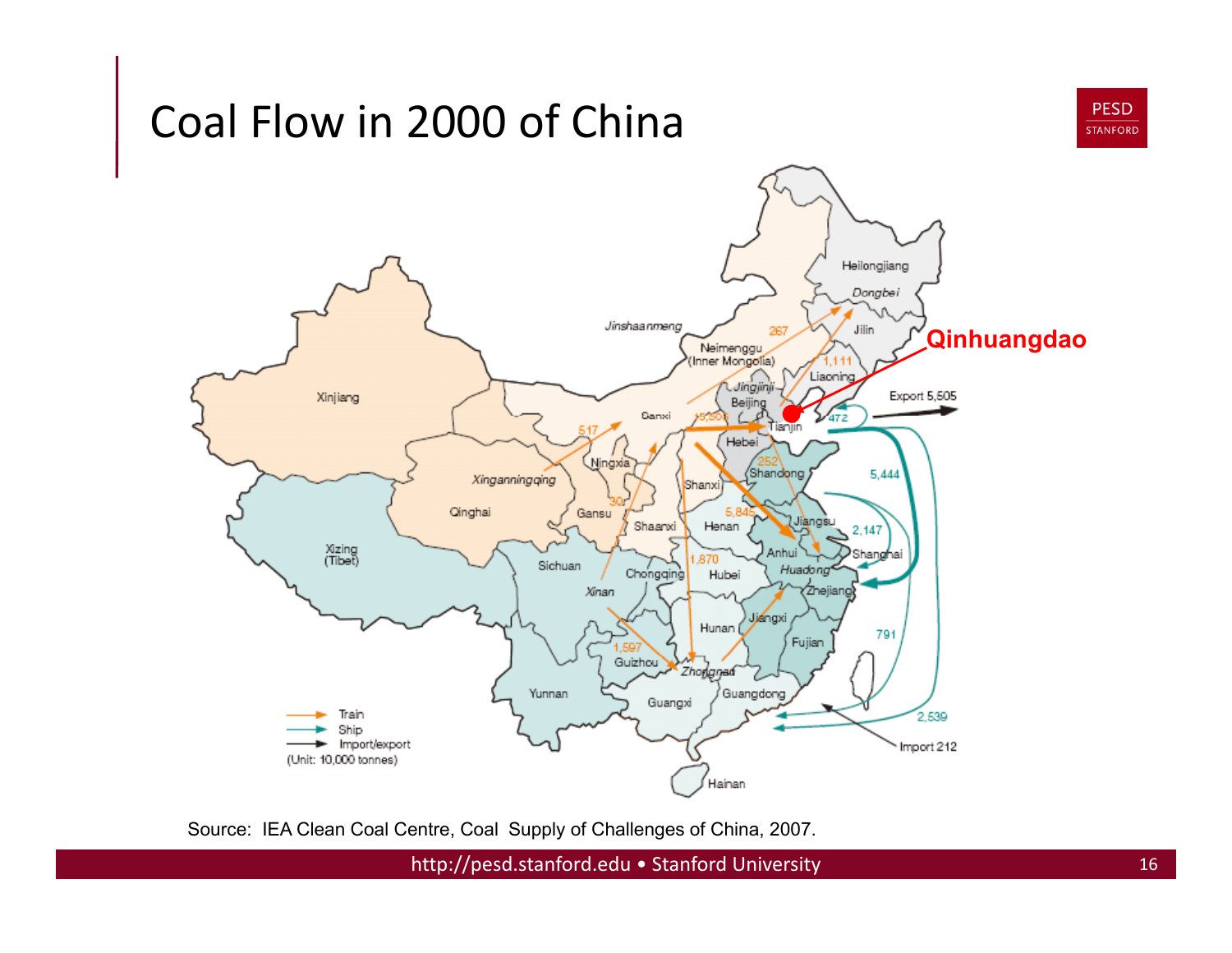## China is Increasingly Become a Net Importer



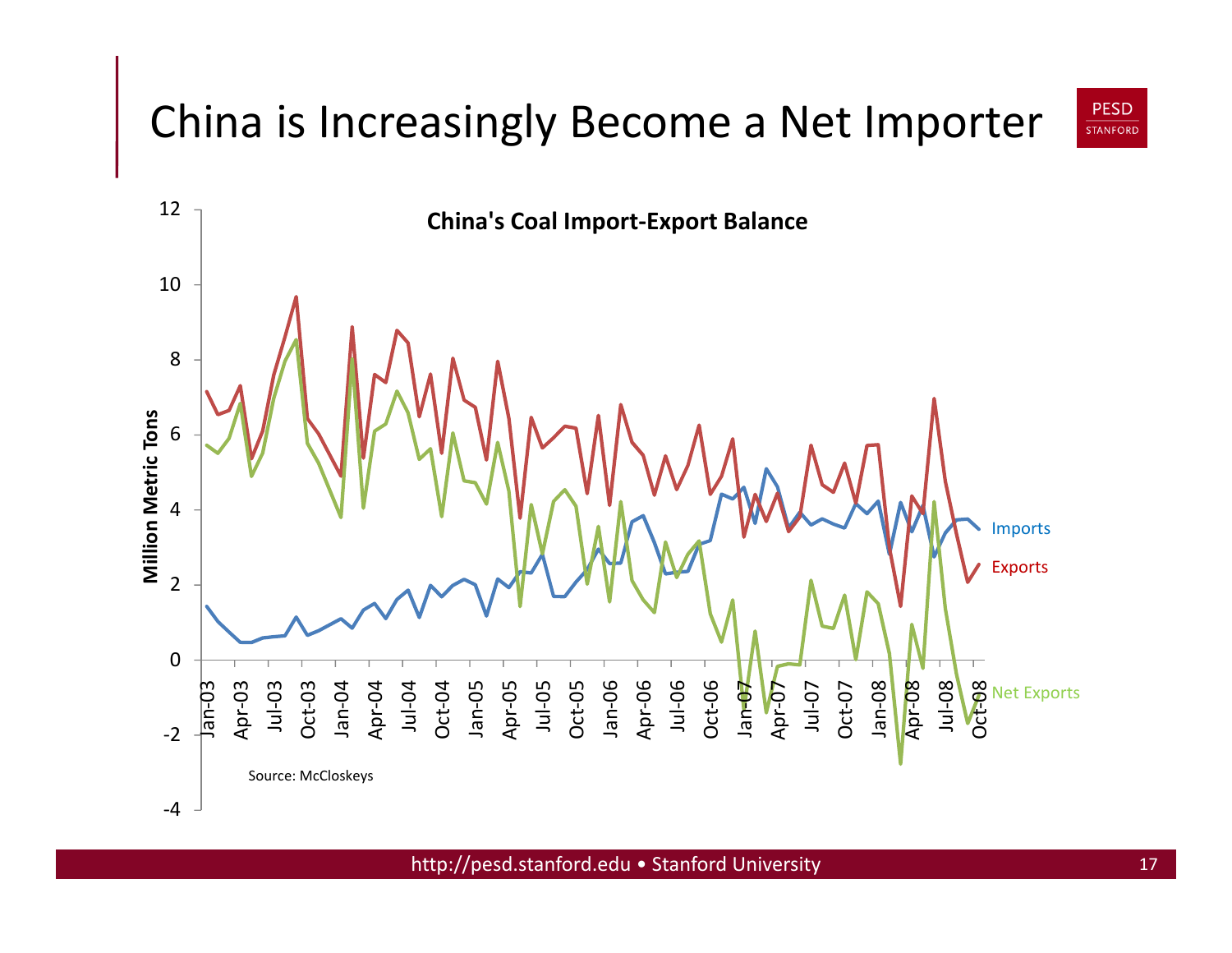# China's Coal Market Increasingly Linked with International Market



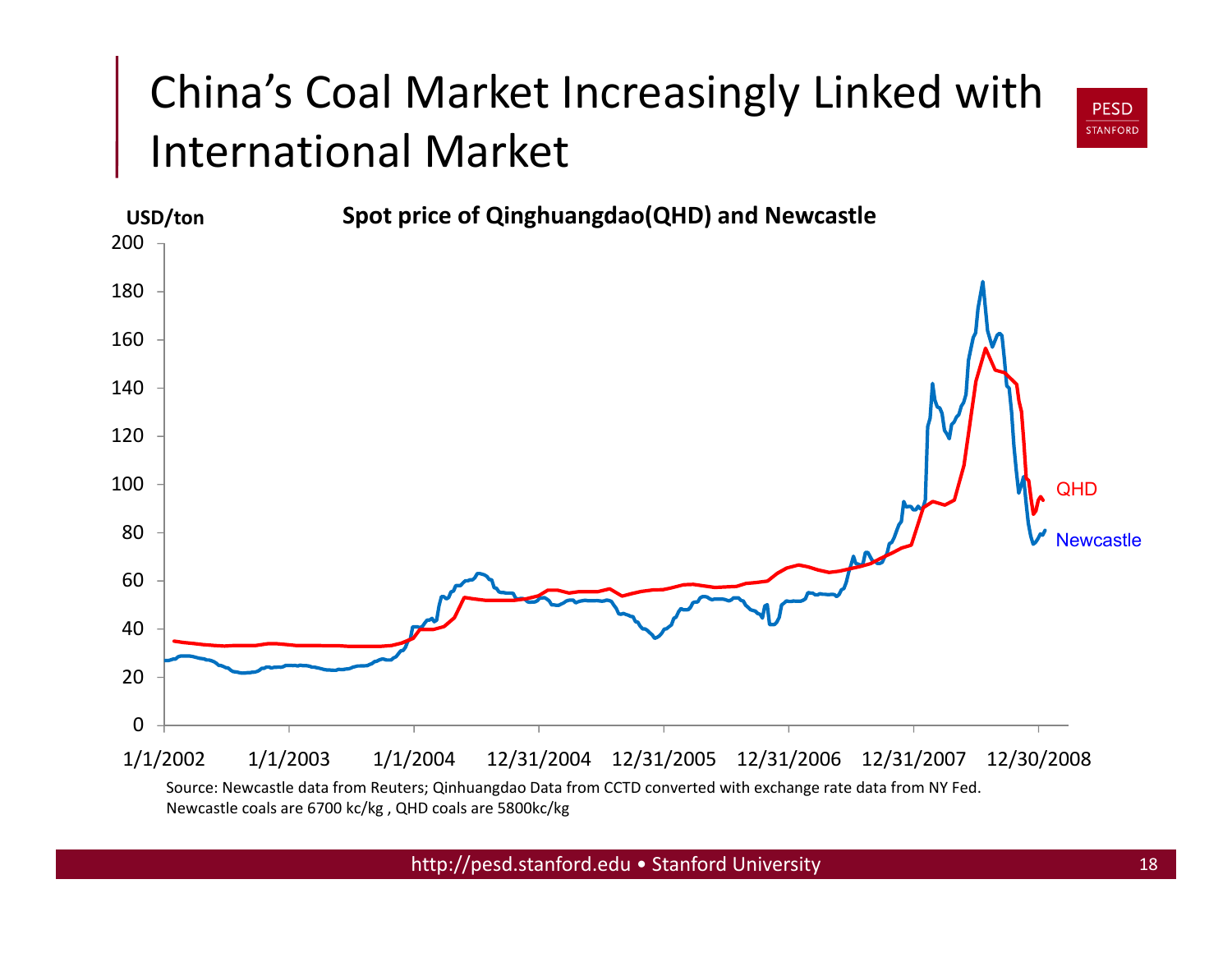

#### China Coal Industry and Air Pollution



Source: X. Shi, Can China's Coal Industry be Reconciled with the Environment, China Dilemma, 2007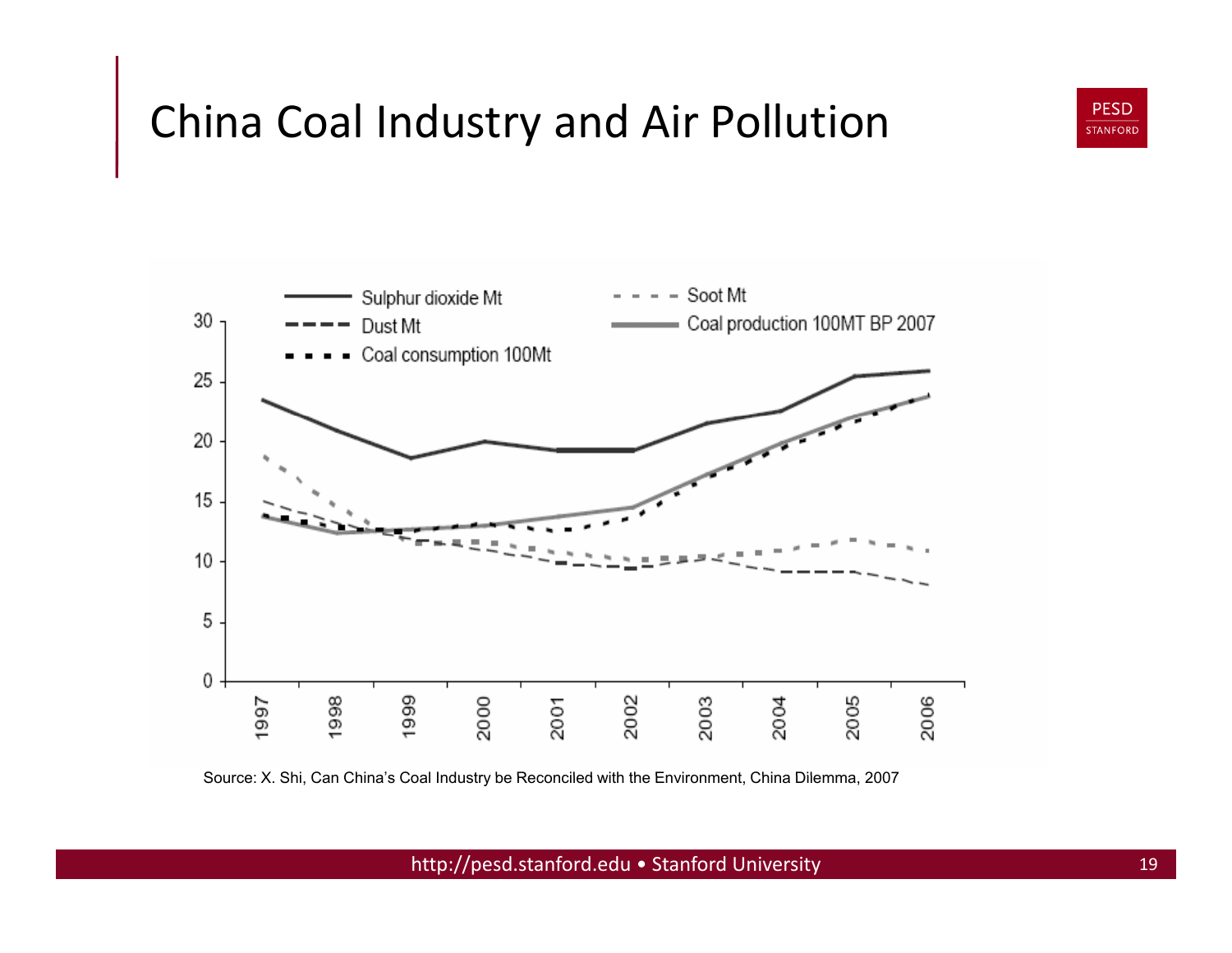## High Death Tolls in China's Mines



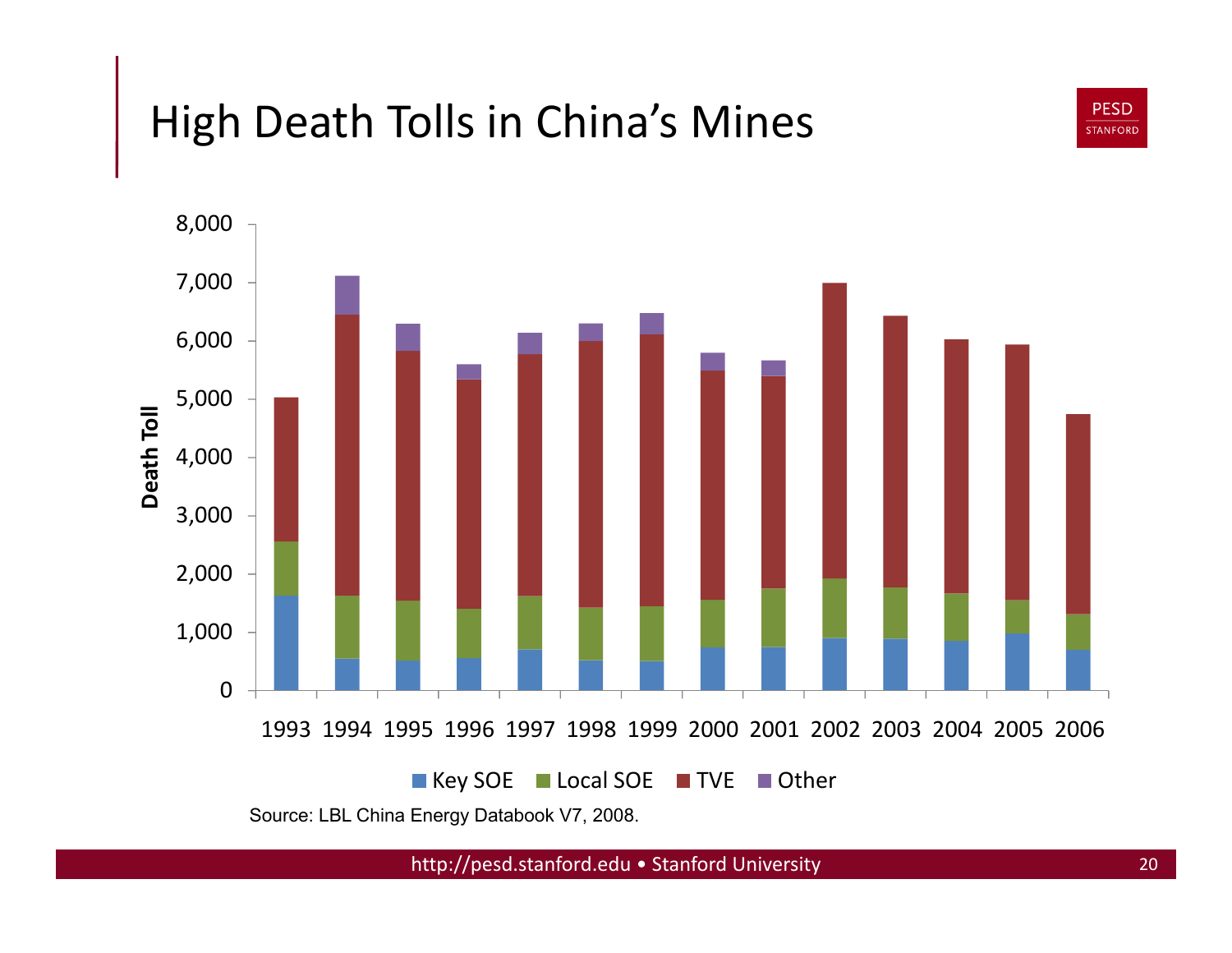## Annual Energy-related Carbon Emissions in China have been Growing Rapidly since 2001





Source: Mark Levine, Myths and Realities, 2008.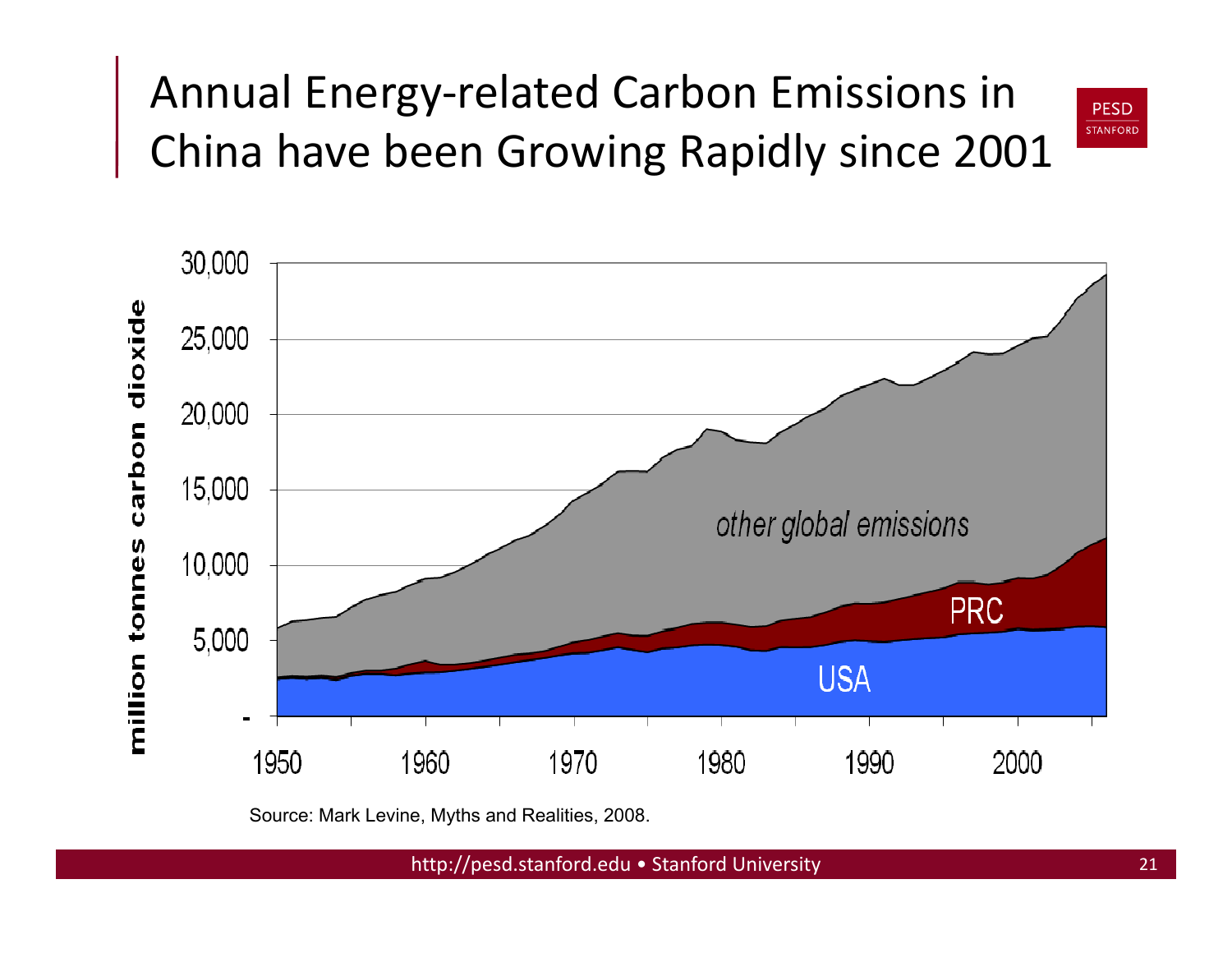#### **PESD** Projected Global  $CO<sub>2</sub>$  Emissions by Region **STANFORD**

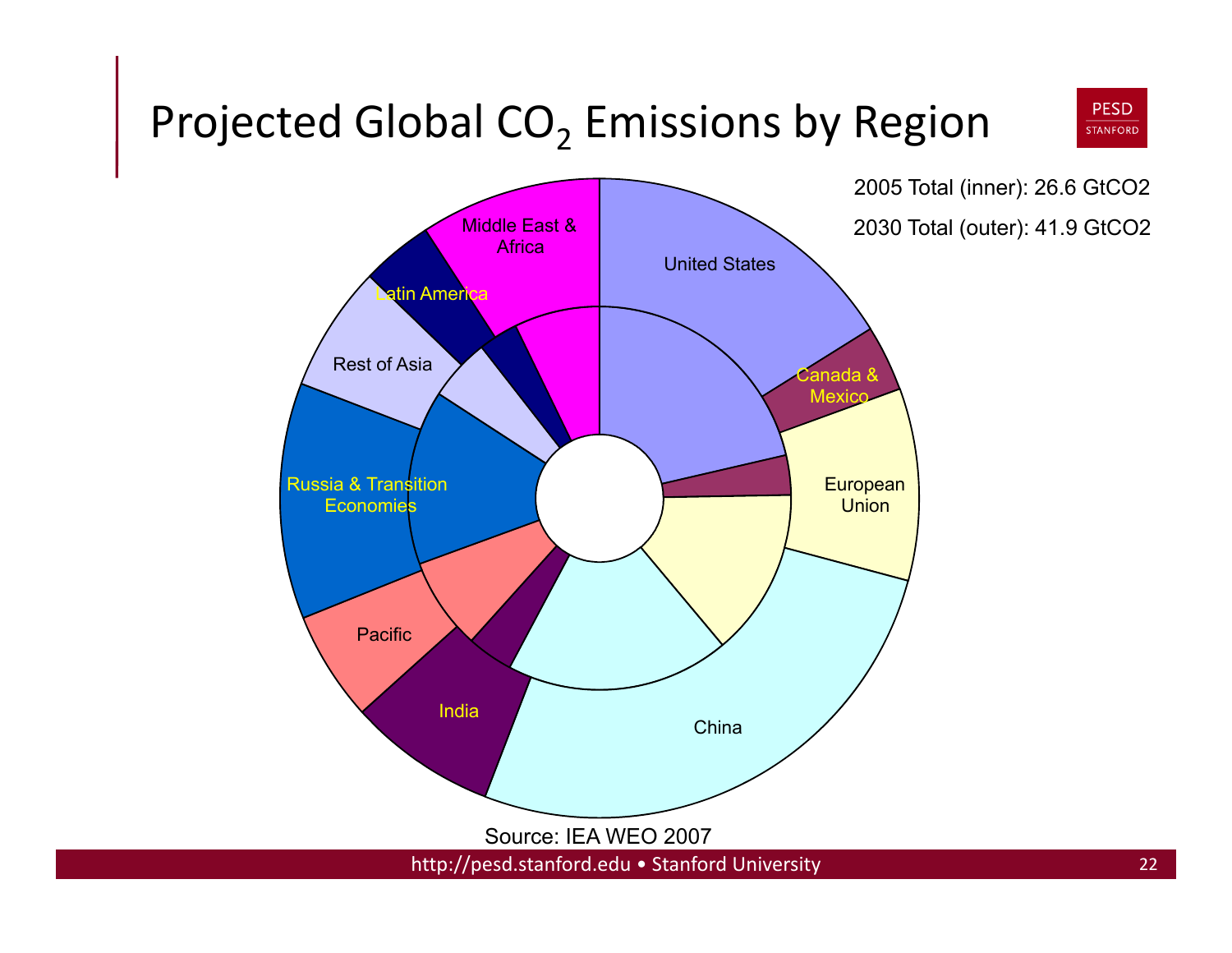## CERs Issued by Host Party



CERs issued by host party. Total 249,764,597



http://edm.unfecc.int (c) 23.01.2009 14:55

Source: http://cdm.unfccc.int/Statistics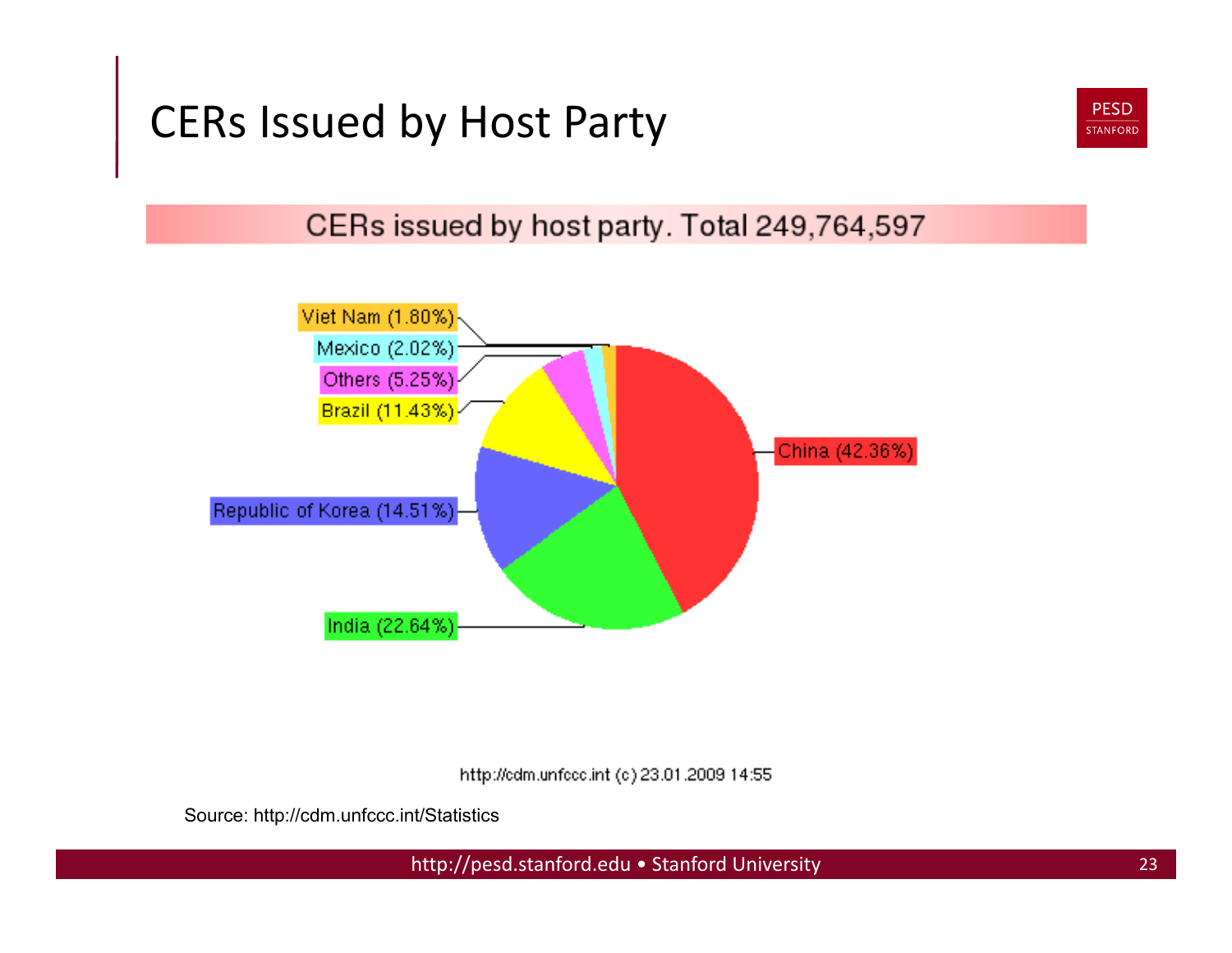## Per-capita, China is Still About Average; U.S. is >4x Average





Source: Mark Levine, Myths and Realities, 2008.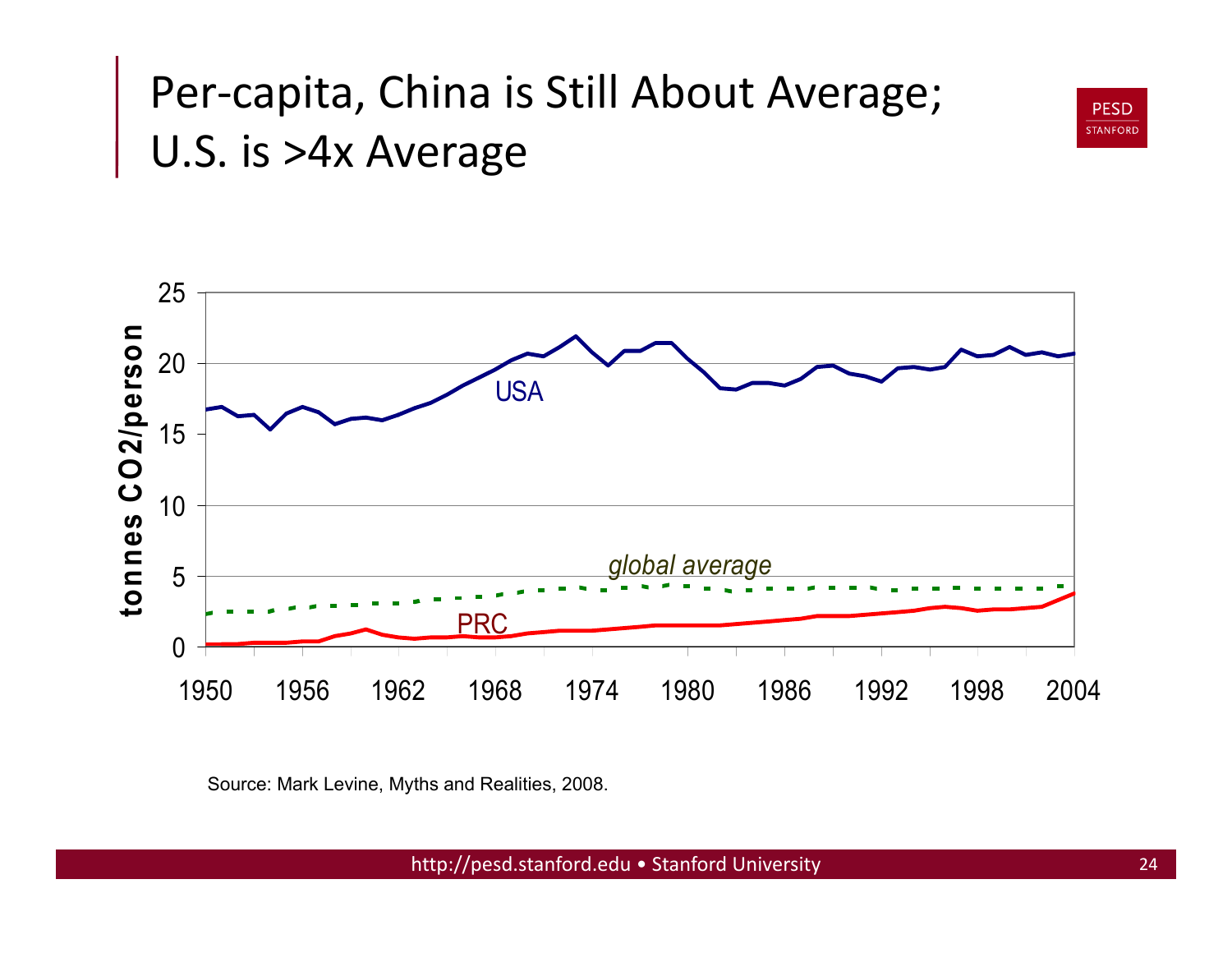## China's CO2 Emission in Reference and High Growth Scenarios